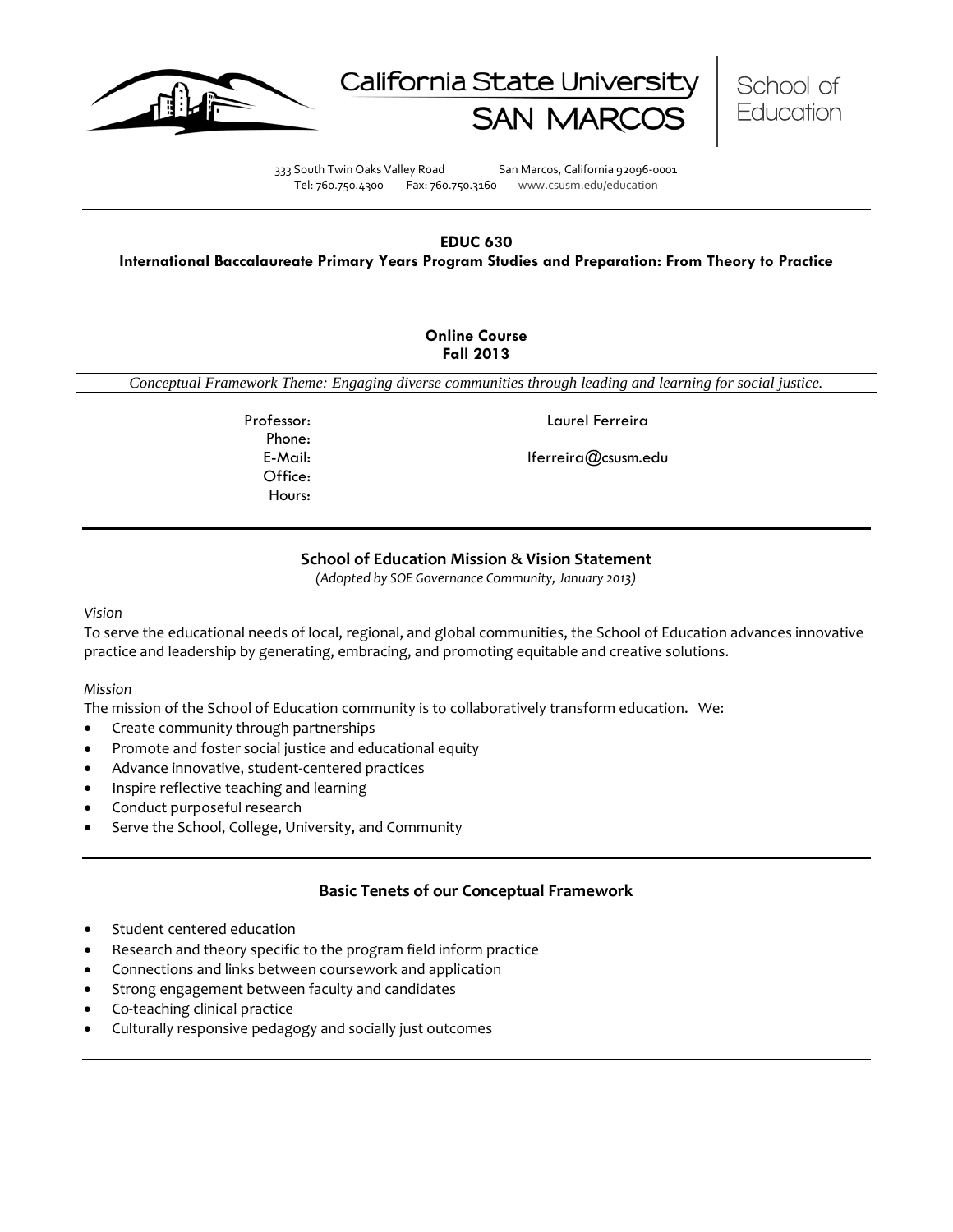# **COURSE DESCRIPTION**

The International Baccalaureate (IB) Teacher Studies and Preparation: From Theory to Practice develops theoretical and practical knowledge of the IB Primary Years program (PYP) philosophy including international mindedness, inquiry as a teaching approach, and curriculum development and design. The successful completion of this class and the sequential IB Teacher Studies and Preparation class qualifies the candidate to deliver instruction in a PYP world school. The target candidates for this class are newly credentialed teachers, experienced teachers, teacher leaders, and site administrators. Enrollment restricted to students who have a teaching credential and obtained consent of instructor.

FERREIRA: Completion of the International Baccalaureate Teacher Studies and Preparation courses demonstrates that the participant has achieved the IB's professional development requirement for program authorization and evaluation in IB schools. Students who successfully complete the 10 unit course requirements have the opportunity to apply for the International Baccalaureate Certificate in Teaching and Learning. Additionally the certificate holders will have access to the IB's online curriculum center for two years and opportunities for involvement in various IB professional development activities.

### **Course Prerequisites**

The participant will hold a bachelor's degree or equivalent.

### **Course Objectives**

The student will understand and demonstrate knowledge of:

- 1. The role and philosophy of the IB programs.
- 2. International mindedness and how it is promoted in the IB philosophy.
- 3. The IB curriculum framework principles, standards, and practices.
- 4. Curriculum instruction and design, including evaluation and creation of a "planner".
- 5. The Learner Profile and how it is embedded in all instruction throughout the continuum.
- 6. The fundamental concepts and areas of interaction.
- 7. Teaching methodologies including "backwards design" and "inquiry" .
- 8. Learning theories, including constructivist learning.
- 9. The central idea and the role of trans-disciplinary and interdisciplinary units of instruction.
- 10. Differentiation for all learners including special populations

#### **Unique Course Requirements**

The course will require participants to visit (in person or virtually/online) an IB authorized School. Participants will collect evidence (pictures, notes, interviews with students, teachers, Heads of School, or coordinators) – in person or by studying the website of the school, calling, emailing, etc.

#### **Required Texts**

Barell, J. (2008) *Why are school buses always yellow?* Thousand Oaks, CA: Corwin Press.

Wiggins, G. and McTighe, J. (2004) *Understanding by design Professional Development Workbook.* Alexandria, VA: ACSD

Other online resources and IB Online Curriculum Center materials will be required and/or recommended during the course.

#### **Authorization to Teach English Learners**

This credential program has been specifically designed to prepare teachers for the diversity of languages often encountered in California public school classrooms. The authorization to teach English learners is met through the infusion of content and experiences within the credential program, as well as additional coursework. Candidates successfully completing this program receive a credential with authorization to teach English learners. *(Approved by CCTC in SB 2042 Program Standards, August 02)*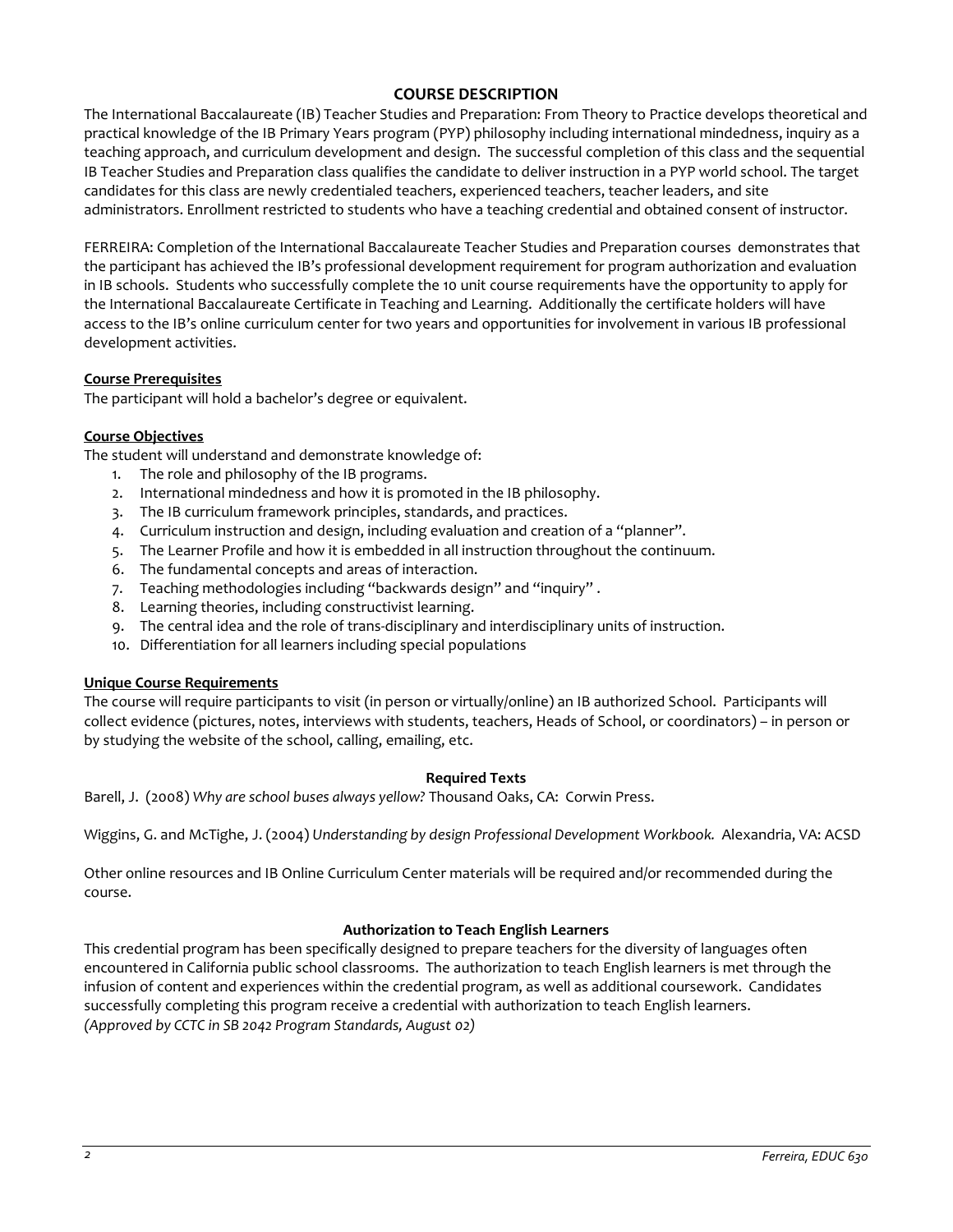# **STUDENT LEARNING OUTCOMES**

### **California Teacher Performance Assessment (CalTPA)**

Beginning July 1, 2008 all California credential candidates must successfully complete a state-approved system of teacher performance assessment (TPA), to be embedded in the credential program of preparation. At CSUSM this assessment system is called the CalTPA or the TPA for short.

To assist your successful completion of the TPA, a series of informational seminars are offered over the course of the program. TPA related questions and logistical concerns are to be addressed during the seminars. Your attendance to TPA seminars will greatly contribute to your success on the assessment.

Additionally, SoE classes use common pedagogical language, lesson plans (lesson designs), and unit plans (unit designs) in order to support and ensure your success on the TPA and more importantly in your credential program.

The CalTPA Candidate Handbook, TPA seminar schedule, and other TPA support materials can be found on the SoE website: <http://www.csusm.edu/education/CalTPA/ProgramMaterialsTPA.html>

### **Assessment of Professional Dispositions**

Assessing a candidate's dispositions within a professional preparation program is recognition that teaching and working with learners of all ages requires not only specific content knowledge and pedagogical skills, but positive attitudes about multiple dimensions of the profession. The School of Education has identified six dispositions – social justice and equity, collaboration, critical thinking, professional ethics, reflective teaching and learning, and life-long learning—and developed an assessment rubric. For each dispositional element, there are three levels of performance *unacceptable*, *initial target*, and *advanced target*. The description and rubric for the three levels of performance offer measurable behaviors and examples.

The assessment is designed to provide candidates with ongoing feedback for their growth in professional dispositions and includes a self-assessment by the candidate. The dispositions and rubric are presented, explained and assessed in one or more designated courses in each program as well as in clinical practice. Based upon assessment feedback candidates will compose a reflection that becomes part of the candidate's Teaching Performance Expectation portfolio. Candidates are expected to meet the level of *initial target* during the program.

# **School of Education Attendance Policy**

Due to the dynamic and interactive nature of courses in the School of Education, all candidates are expected to attend all classes and participate actively. At a minimum, candidates must attend more than 80% of class time, or s/he may not receive a passing grade for the course at the discretion of the instructor. Individual instructors may adopt more stringent attendance requirements. Should the candidate have extenuating circumstances, s/he should contact the instructor as soon as possible. *(Adopted by the COE Governance Community, December, 1997).*

# **Students with Disabilities Requiring Reasonable Accommodations**

Candidates with disabilities who require reasonable accommodations must be approved for services by providing appropriate and recent documentation to the Office of Disable Student Services (DSS). This office is located in Craven Hall 4300, and can be contacted by phone at (760) 750-4905, or TTY (760) 750-4909. Candidates authorized by DSS to receive reasonable accommodations should meet with their instructor during office hours or, in order to ensure confidentiality, in a more private setting.

#### **All University Writing Requirement**

Students will fulfill the writing requirement with a series of written papers on the question, "How am I going to change the world one child at a time?" Session 1: Write a paper evaluating your personal evaluation in response to the prompt. Session 2: Set goals through a personal action plan. Session 7: Midterm Goal Reflection/Evaluation/Modification of plans. Session 14: Reflect on your practice and your growth at the end of the course. Submit as one total paper in either MLA or APA format using academic scholarly language.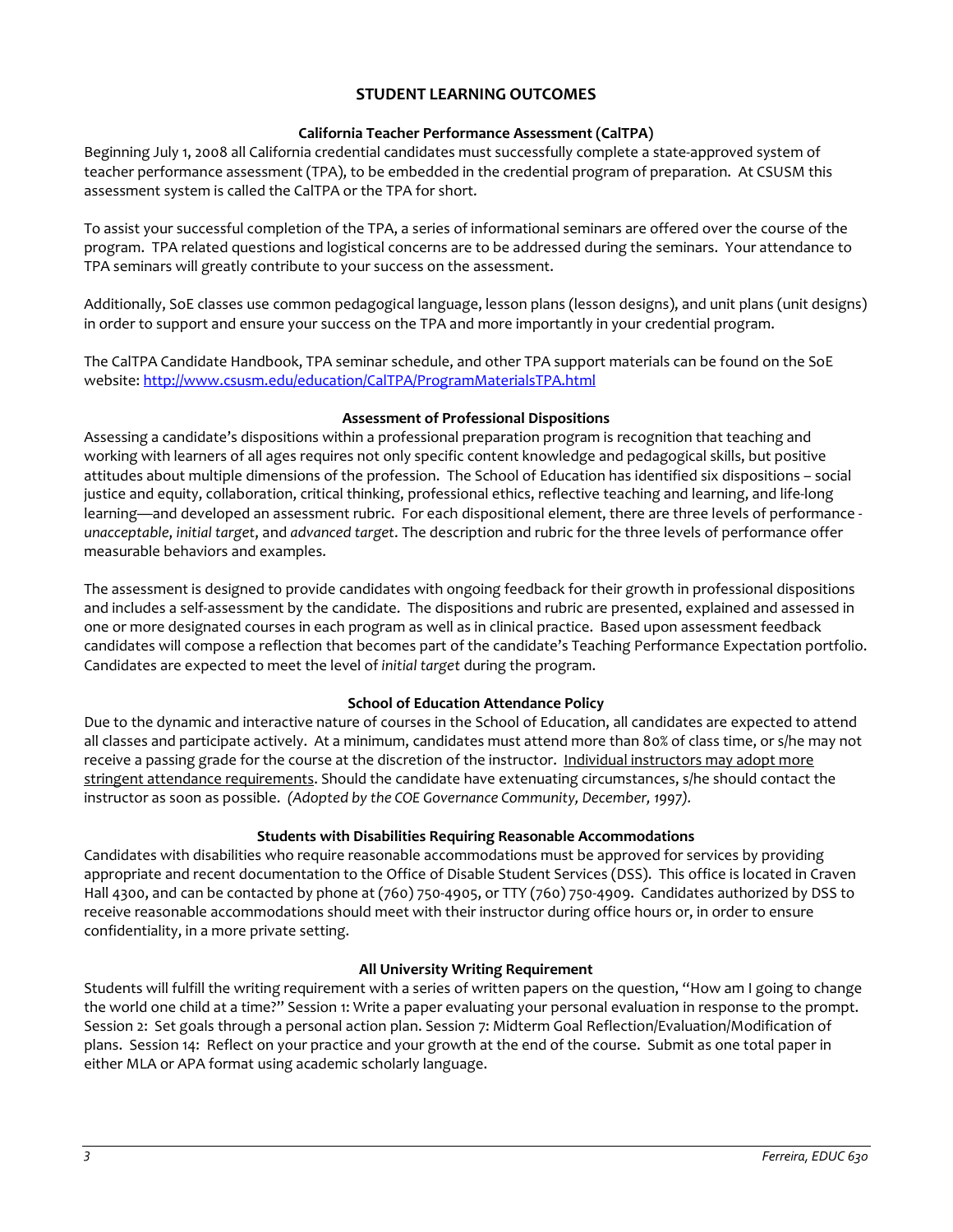### **CSUSM Academic Honesty Policy**

"Students will be expected to adhere to standards of academic honesty and integrity, as outlined in the Student Academic Honesty Policy. All written work and oral presentation assignments must be original work. All ideas/materials that are borrowed from other sources must have appropriate references to the original sources. Any quoted material should give credit to the source and be punctuated with quotation marks.

Students are responsible for honest completion of their work including examinations. There will be no tolerance for infractions. If you believe there has been an infraction by someone in the class, please bring it to the instructor's attention. The instructor reserves the right to discipline any student for academic dishonesty in accordance with the general rules and regulations of the university. Disciplinary action may include the lowering of grades and/or the assignment of a failing grade for an exam, assignment, or the class as a whole."

Incidents of Academic Dishonesty will be reported to the Dean of Students. Sanctions at the University level may include suspension or expulsion from the University.

#### **Plagiarism:**

As an educator, it is expected that each candidate will do his/her own work, and contribute equally to group projects and processes. Plagiarism or cheating is unacceptable under any circumstances. If you are in doubt about whether your work is paraphrased or plagiarized see the Plagiarism Prevention for Students website [http://library.csusm.edu/plagiarism/index.html.](http://library.csusm.edu/plagiarism/index.html) If there are questions about academic honesty, please consult the University catalog.

#### **Use of Technology:**

Candidates are expected to demonstrate competency in the use of various forms of technology (i.e. word processing, electronic mail, Moodle, use of the Internet, and/or multimedia presentations). Specific requirements for course assignments with regard to technology are at the discretion of the instructor. Keep a digital copy of all assignments for use in your teaching portfolio. All assignments will be submitted online, and some will be submitted in hard copy as well. Details will be given in class.

#### **Electronic Communication Protocol:**

Electronic correspondence is a part of your professional interactions. If you need to contact the instructor, e-mail is often the easiest way to do so. It is my intention to respond to all received e-mails in a timely manner. Please be reminded that e-mail and on-line discussions are a very specific form of communication, with their own nuances and etiquette. For instance, electronic messages sent in all upper case (or lower case) letters, major typos, or slang, often communicate more than the sender originally intended. With that said, please be mindful of all e-mail and on-line discussion messages you send to your colleagues, to faculty members in the School of Education, or to persons within the greater educational community. All electronic messages should be crafted with professionalism and care. Things to consider:

- Would I say in person what this electronic message specifically says?
- How could this message be misconstrued?
- Does this message represent my highest self?
- Am I sending this electronic message to avoid a face-to-face conversation?

In addition, if there is ever a concern with an electronic message sent to you, please talk with the author in person in order to correct any confusion.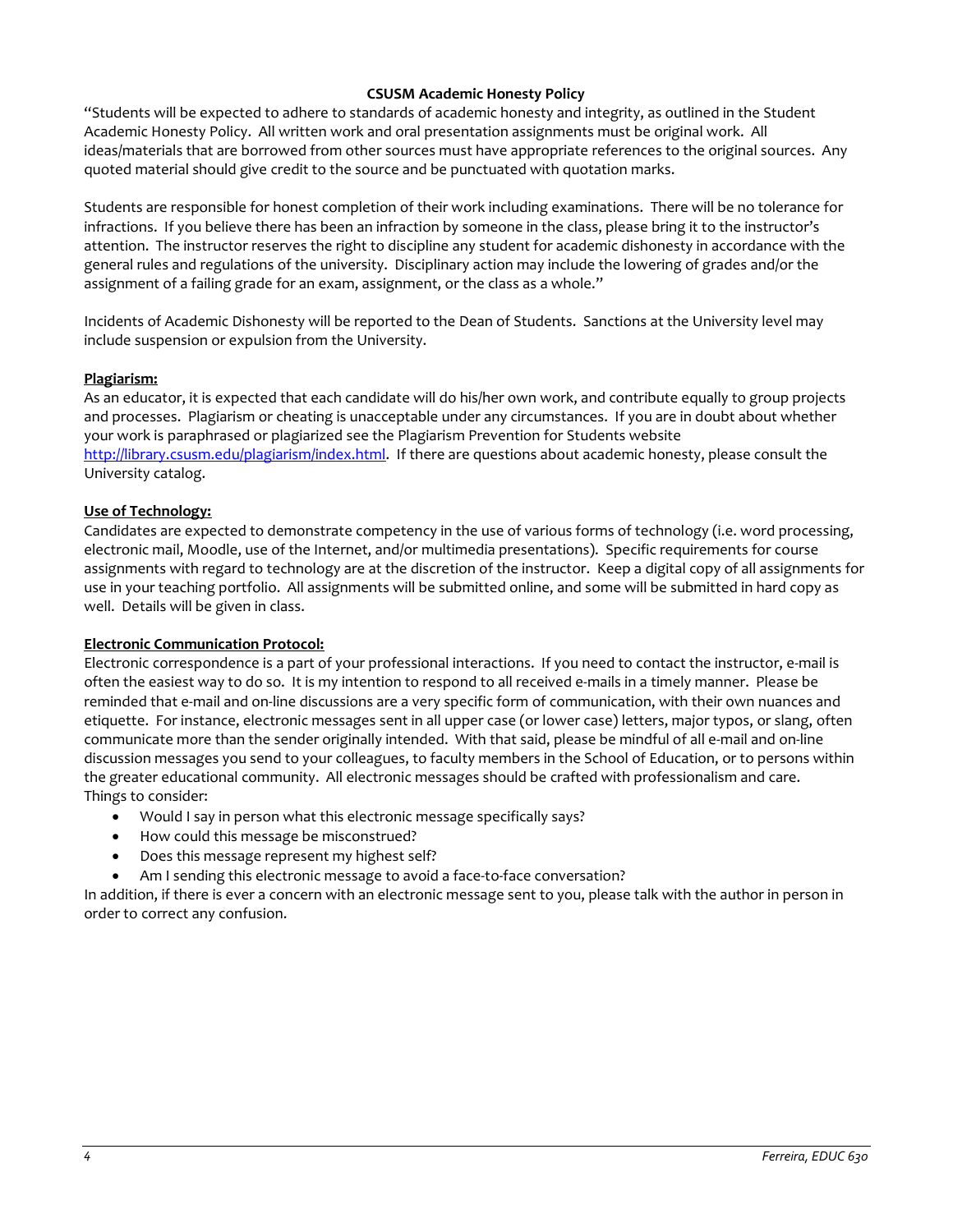### **Course Requirements and Grading Standards**

All assignments will be submitted on Cougar Courses online. Assignments are given based on expectations of "mastery" of the content and academic format for the assignments. Students may submit assignments early, receive instructor feedback, and resubmit the assignment on Cougar Courses for additional grade consideration before the deadline date. Late assignments cannot be considered for "resubmission."

Formative and summative assessments will determine the candidate's ability to:

- Engage in discussions and writing assignments that reflect knowledge of reading assignments and class lectures;
- Foster collegiality and open-minded communication;
- Encourage risk taking, creativity, inquiry, and innovation;
- Promote intercultural understanding, caring, and respect;
- Acknowledge diversity and multiple perspectives;
- Support reflection and professional learning;
- Present information; and
- Use technology to its fullest extent.

The following factors will be considered in determining a final grade:

| Assignment                                        | Description                                                                                                                                                                                                                                                                                                                                                                                                         | Points                                  | Due date                                                                                                    |
|---------------------------------------------------|---------------------------------------------------------------------------------------------------------------------------------------------------------------------------------------------------------------------------------------------------------------------------------------------------------------------------------------------------------------------------------------------------------------------|-----------------------------------------|-------------------------------------------------------------------------------------------------------------|
| Reading and class<br>discussions                  | Evidence of online class attendance<br>and preparation of assignments<br>listed in the syllabus. Post<br>responses to prompts on Cougar<br>Courses.                                                                                                                                                                                                                                                                 | 40                                      | See posted prompts on<br>weekly course outlines                                                             |
| Learner Profile class<br>presentation             | Creatively describe, model, and/or<br>teach your selected learner profile<br>characteristic.                                                                                                                                                                                                                                                                                                                        | 10                                      | Session 12                                                                                                  |
| Unit planner and<br>planner evaluation            | Complete a unit planner and<br>participate in the critique of peer<br>planners.                                                                                                                                                                                                                                                                                                                                     | 15(planner)+<br>5(critique)<br>20 Total | Session 8/9                                                                                                 |
| Legacy Project                                    | This open-ended project is your<br>chance to leave a legacy to future IB<br>Teacher Award students. You may<br>leave a video, hotlist, podcast, book<br>wish-listor you pick.                                                                                                                                                                                                                                       | 15                                      | Session 5 (submit topic<br>and plan)<br>Session 15 (submit final<br>project)                                |
| Written 8-10 page paper:<br>Self reflective study | 1. Evaluate the question, "How am I<br>going to change the world one child<br>at a time?" Sessions1 & 2: Write a<br>paper evaluating where you are the<br>first week of the course. Set goals<br>through a personal action plan.<br>2. Session 7: Midterm Goal<br>Reflection and Evaluation<br>3. Session 14: Reflect on your<br>practice and your growth at the end<br>of the course. Submit as one total<br>paper | $5 + 5 + 5$<br>15 Total                 | Session $3$ – part 1<br>Session $7$ – part 2<br>Session $14$ – part 3<br>whole 8-10 page paper<br>completed |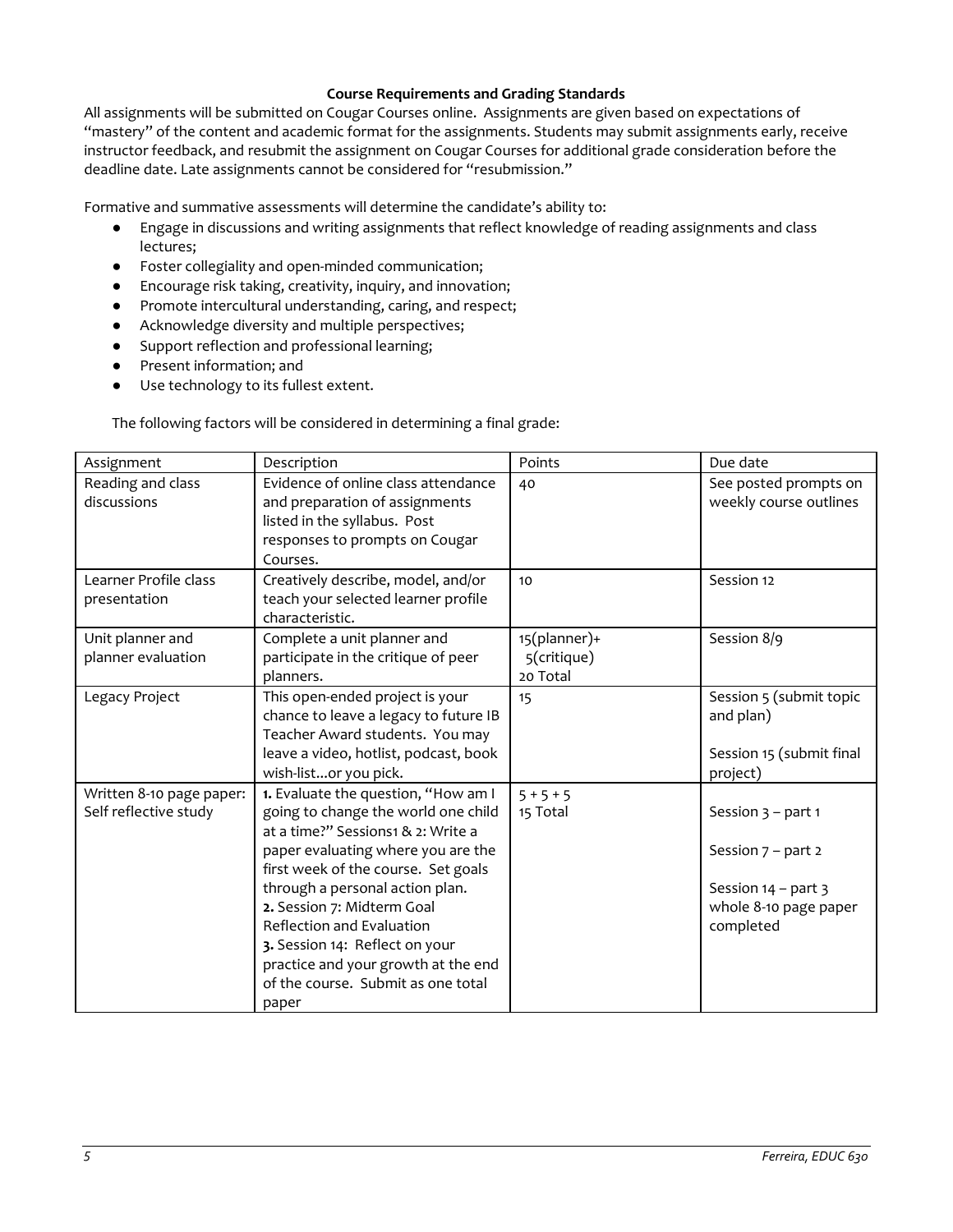# **Schedule/Course Outline**

The class topics will come from essential questions and domains of knowledge. Further inquiry generated by the class will develop from these topics.

| Date<br>***Session o              | <b>Topic</b><br><b>Cougar Course Preparation</b>                                                                                                                | Participant class preparation<br>Become familiar with Cougar Course                                                                                                                                                                                                                                                                          |
|-----------------------------------|-----------------------------------------------------------------------------------------------------------------------------------------------------------------|----------------------------------------------------------------------------------------------------------------------------------------------------------------------------------------------------------------------------------------------------------------------------------------------------------------------------------------------|
|                                   |                                                                                                                                                                 | platform and documents on session o                                                                                                                                                                                                                                                                                                          |
| Session 1<br>Oct. 22<br>(Tuesday) | What is worth learning in the world?<br>1.<br>What must students know and learn?<br>2.                                                                          | Pre-assessment: Write a 1-2 page paper<br>$\bullet$<br>that answers the question, "How am I<br>changing the world one learner at a time?"                                                                                                                                                                                                    |
|                                   | What is our role as teachers and life-<br>3.<br>long learners?                                                                                                  | Begin Context Map (due: Session 11)                                                                                                                                                                                                                                                                                                          |
|                                   | How can I change the world one child<br>4.<br>at a time?                                                                                                        |                                                                                                                                                                                                                                                                                                                                              |
| Session 2<br>Oct. 26              | What is international education and<br>1.<br>how does the IB promote it?                                                                                        | Read: Making PYP happen: A curriculum<br>$\bullet$<br>framework for international primary<br>education, pp. 1-7.                                                                                                                                                                                                                             |
|                                   | What are key IB terms that are<br>2.<br>important for my professional<br>development and understanding?                                                         | Read: The Primary Years Programme: A<br>basis for practice<br>Discuss prompts in PLC or post prompts on<br>$\bullet$<br>course session if completing online only<br>Write: Set your personal goals for the<br>question, "How am I going to change the<br>world one child at a time?" (1-3 pages)                                             |
| Session 3<br>Nov. 2               | What is the continuum between the<br>1.<br>PYP and the MYP?<br>What are the five essential elements?<br>2.                                                      | Read: Making the PYP happen: A curriculum<br>$\bullet$<br>framework for international primary<br>education, pp. 8-43.<br>Post prompts on course session<br>$\bullet$<br>Upload the pre-assessment and personal<br>$\bullet$<br>goals together for first part of 8-10 page<br>paper of "How am I changing the world<br>one learner at a time? |
| Session 4<br>Nov. 9               | What are the IB curriculum models?<br>1.<br>What is the constructivist approach?<br>2.                                                                          | Read: Why are school buses always yellow?<br>$\bullet$<br>Chapters 1-3 (Inquiry overview, this is<br>better than recess, Why inquiry is<br>important?, & How do we start the inquiry<br>process?)<br>Post prompts on course session                                                                                                          |
| Session 5<br>Nov. 12<br>(Tuesday) | 1. How do we start to develop a unit?<br>2. What does a program of inquiry look<br>like?<br>What are the educational<br>3.<br>principles identified in the PYP? | Read: Why are school buses always yellow?,<br>Chapters 4 (How do we plan for students'<br>questions) and 5 (Developing units of<br>instruction "When is it chaos?").<br>Submit topic/plan for Legacy Project                                                                                                                                 |
|                                   |                                                                                                                                                                 |                                                                                                                                                                                                                                                                                                                                              |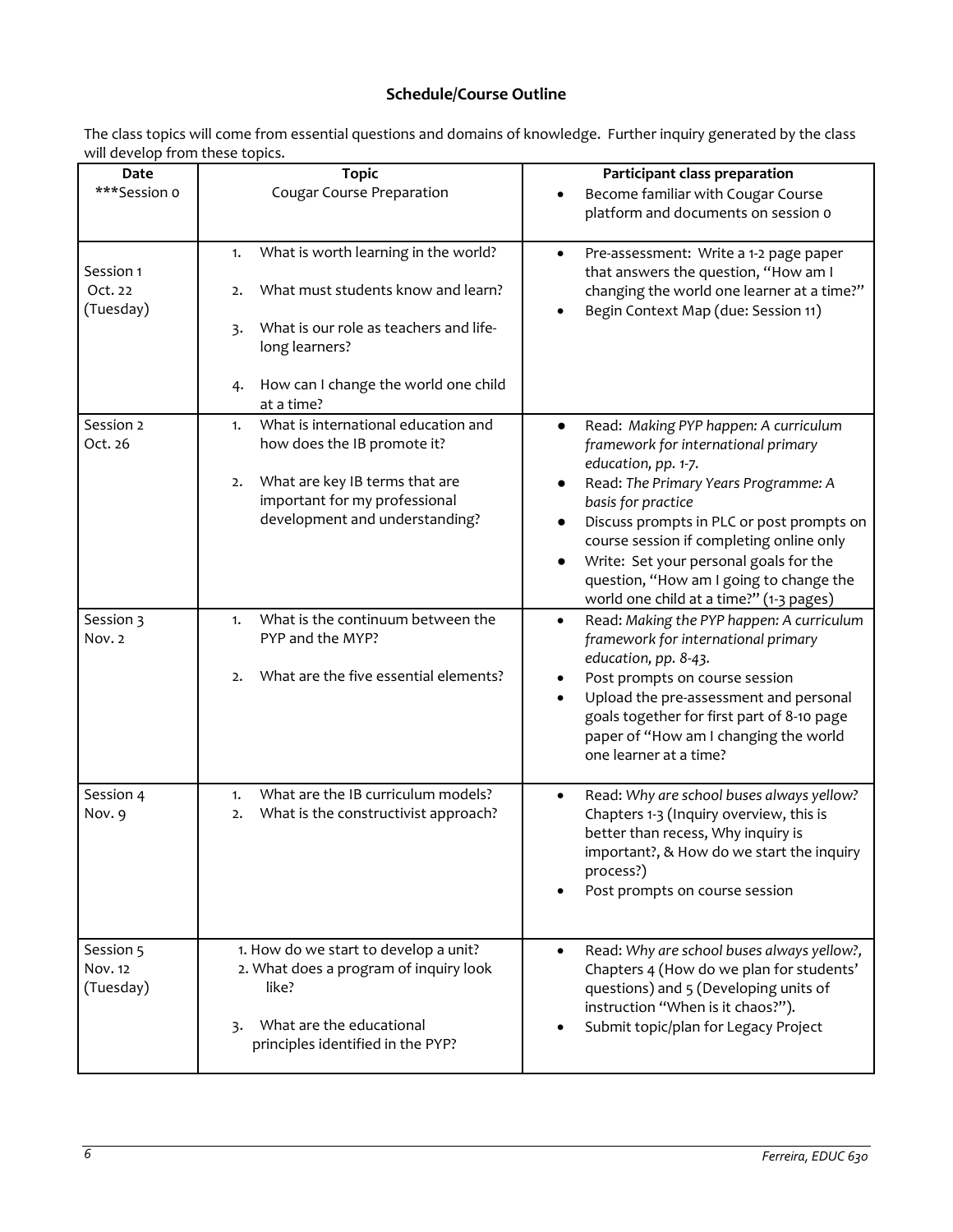| Session 6<br>Nov. 16                                              | What is backwards design and how is it<br>1.<br>used in the curriculum?<br>How does the planner facilitate unit<br>2.<br>development?<br>What is the role of goals/assessment in<br>3.<br>the unit development?                                                                                                                                                                                                                                                                     | Read: Understanding by design:<br>$\bullet$<br>Professional development workbook, pp.<br>$3-27.$<br>Read: Making PYP Happen: A curriculum<br>framework for international primary<br>education, pp. 44-55.<br>Post prompts on course session                                                                                                                                                                                                                                     |
|-------------------------------------------------------------------|-------------------------------------------------------------------------------------------------------------------------------------------------------------------------------------------------------------------------------------------------------------------------------------------------------------------------------------------------------------------------------------------------------------------------------------------------------------------------------------|---------------------------------------------------------------------------------------------------------------------------------------------------------------------------------------------------------------------------------------------------------------------------------------------------------------------------------------------------------------------------------------------------------------------------------------------------------------------------------|
| Session 7<br>Nov. 23                                              | 1. What does the IB mission statement and<br>philosophy in action look like in a<br>classroom, and school environment?<br>2. How do all students develop<br>socially, emotionally,<br>academically, and physically<br>within the context of the IB<br>program?                                                                                                                                                                                                                      | Read: Making PYP Happen: A curriculum<br>$\bullet$<br>framework for international primary<br>education, pp. 56-62,<br>Virtual Tour of IBPYP school<br>$\bullet$<br>Post prompts on course session<br>$\bullet$<br>Midterm goal Evaluation & Reflection -<br>$\bullet$<br>How am I doing? What might I change<br>now that I am halfway through the course?<br>(Paper should be 5-6 pages at this point).                                                                         |
| Session 8<br>and 9<br>Nov. 30<br>(This is a<br>double<br>session) | 1. What are the components of the<br>planner?<br>2. What is the role of assessment and its<br>relation to planning, teaching, and learning<br>in the IB program?                                                                                                                                                                                                                                                                                                                    | Prepare resources to develop a unit<br>planner.<br>Read and skim for ideas from:<br>Understanding by design: Professional<br>Development Workbook pp. 30-133<br>(Readings will be directed in the face to<br>face session.)<br>Download blank PYP planner template off<br><b>OCC</b><br>Post prompts on course session<br>Complete first two pages of the planner<br>(Note: Please remember you will need to<br>teach this unit before the end of the next<br>course EDUC 631). |
| Session 10<br>Dec. 7                                              | Based on the previous two sessions,<br>1.<br>what is the value of authentic and<br>effective collaboration in designing<br>learning activities and developing<br>teaching strategies to support student<br>learning outcomes?<br>What are the key qualities of<br>2.<br>meaningful transdisciplinary learning?<br>What are the educational principles of<br>3.<br>the curriculum, including balance of<br>curriculum between skills and<br>knowledge and the search for<br>meaning? | Watch: TED video, The Dangers of the<br>Single Story<br>Read: Why are school buses always yellow?,<br>Chapters<br>6<br>(Why<br>mountains<br>are<br>necessary?) and 7 (The nature of good<br>questions)<br>Post prompts on course session                                                                                                                                                                                                                                        |